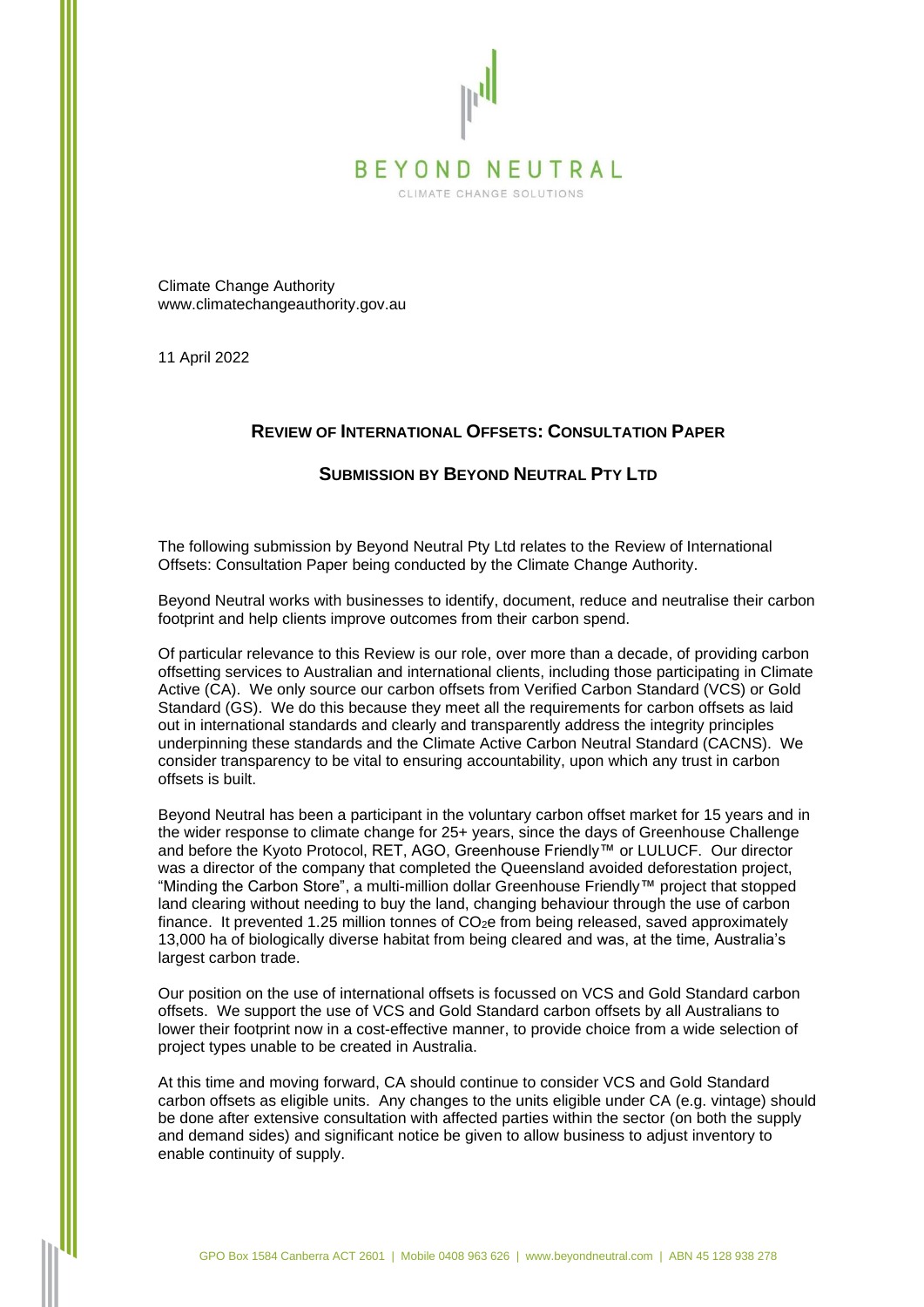No barriers should be placed in the way of Australian's using international carbon offsets to reduce their carbon impacts. Adding additional complexity to the offsetting process disincentivises the general public and small business.

We have provided responses to a selection of the questions raised in the consultation paper and would be interested in providing more input through targeted consultations.

Regards

MOOD

Mark O'Brien FEIANZ, CEnvP Specialist (Climate Change) **Director** 

M: 0408 963 626<br>E: office@bevone [office@beyondneutral.com](mailto:office@beyondneutral.com) Web: [www.beyondneutral.com](http://www.beyondneutral.com/)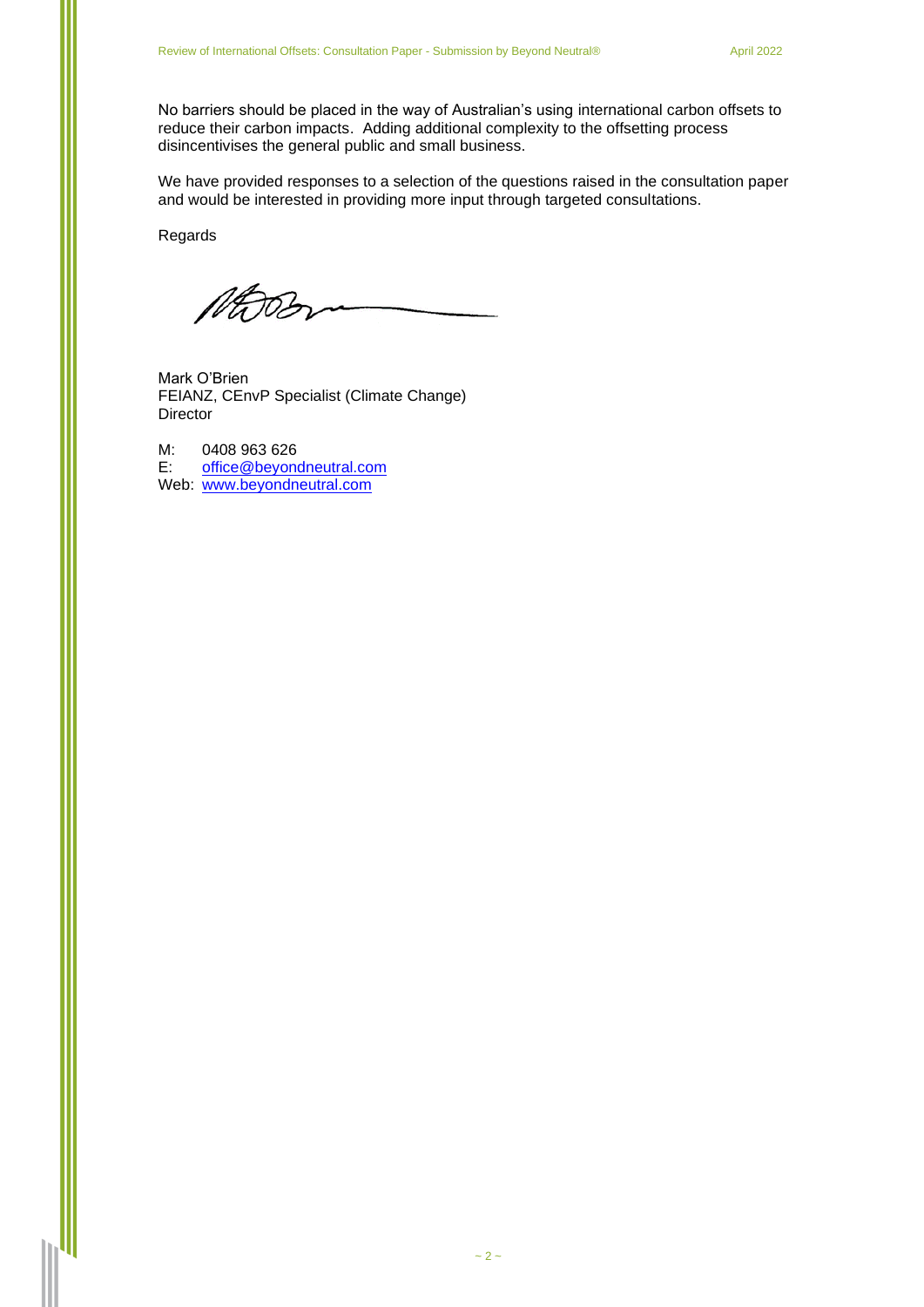# **General**

# **1. What considerations should guide the use of international offsets in Australia?**

- Any offsets need to meet the principles laid out in the international standards that underpin carbon accounting and carbon offsetting.
- Barriers should not be created to their use. If offsetting is to be mainstreamed as part of our response to climate change, barriers to their use should be avoided or removed.
- Certainty and stability of CA eligibility criteria moving forward is vital, especially regarding vintage.

### **2. What is the role of offsets in Australia's transition to net zero emissions and how might this change over time?**

They are essential to net zero, form part of a least-cost abatement approach and if additionality criteria are enforced, will drive innovation and more rapid uptake of technology.

Offsets provide a carbon price signal to companies looking to reduce their climate impacts, a price against which they can compare their own internal actions. This price signal allows business to choose the climate solution that is right for them.

International offsets provide choice across projects, locations and sustainability co-benefits that are not available from Australian offsets.

Given the developmental issues confronting billions of people globally today, international offsets enable Australians to act globally on sustainable development while making progress towards net zero emissions.

As efforts to achieve net zero ramp up, demand for international offsets should also increase (unless barriers are placed in the way). Given the increased focus on sustainability co-benefits, this will have the potential to drive multiple benefits into locations and communities where these "other" impacts significantly improve lives. Gold Standard has calculated the shared value created by different carbon offset project types (none of these project types are available in Australia)

- Biogas (household biodigesters) creates US\$465 of shared value
- Cookstoves creates US\$267 of shared value
- Safe Water creates US\$183 of shared value

### *a. Does this vary by offset type (e.g. sequestration vs emissions reduced or avoided?)*

Whatever the project type, permanence, additionality and the other criteria listed in international standards and the CACNS need to be satisfied. Over time and in accordance with these criteria, a technology in a particular location that no longer needs carbon finance to be viable will be replaced by another project type that is, as yet, unviable without carbon finance.

If sustainability co-benefits are included in the considerations, some project types have a greater impact than others so over time choosing these high co-benefit project types will drive greater sustainability impacts.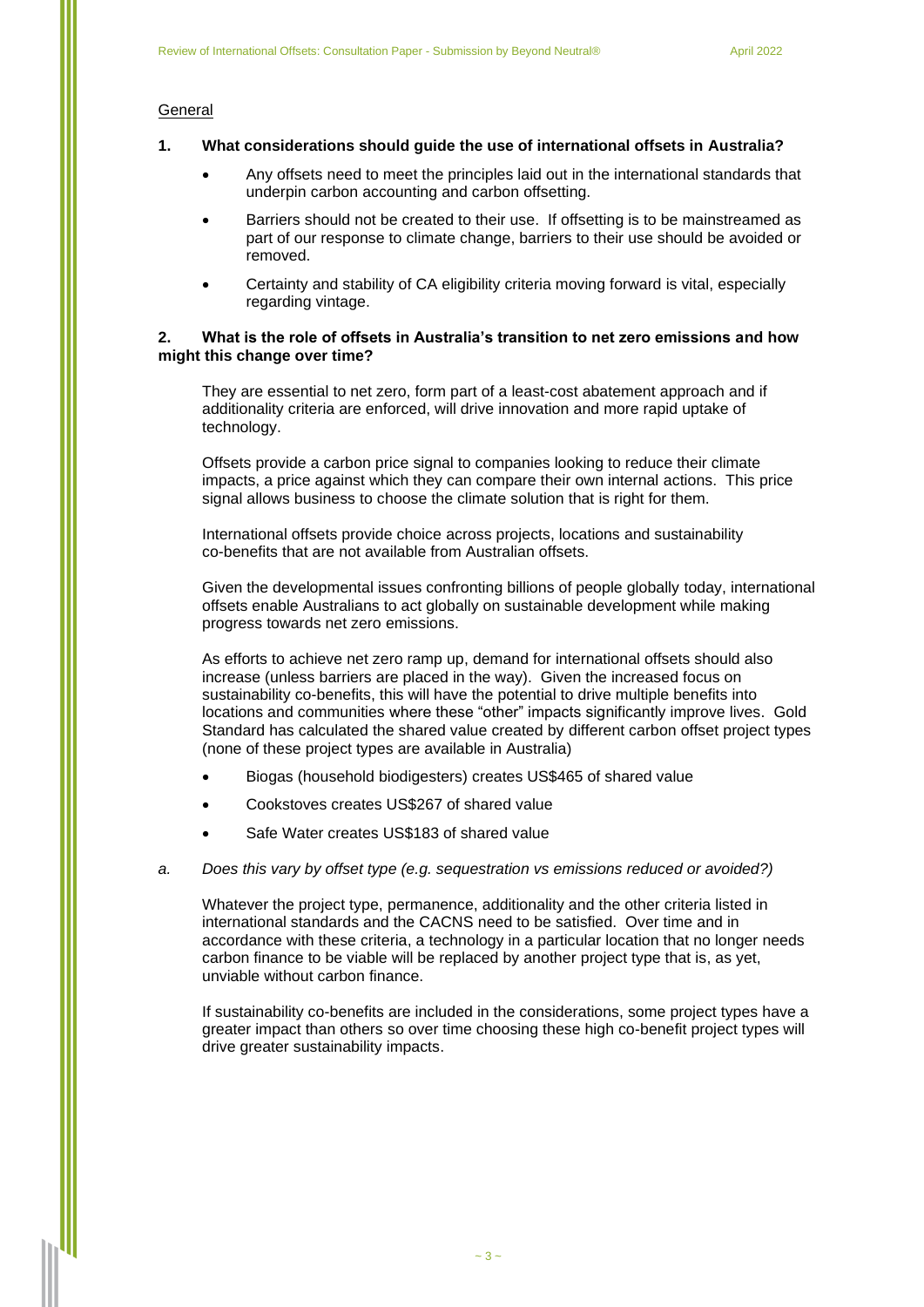### Use of offsets by Australian companies

# **4. Does your company (intend to) use domestic or international offsets and, if so, why?**

We provide and retire carbon offsets on behalf of our customers. We only supply VCS and GS sourced offsets and given that there is only one GS and no VCS projects in Australia, we typically supply international carbon offsets. We sell those carbon offsets to Australian and international customers.

*a. What are the most important factors you (will) consider in choosing which international offsets to purchase?*

- Voluntary carbon market offsets, specifically VCS, VCS + CCB, or Gold Standard
- Project features (project type, location)
- Sustainability co-benefits

### Criteria and Standards

# **5. What criteria and standards should govern the use of offsets in Australia and under Climate Active in particular?**

VCS and GS should continue to be accepted under Climate Active in line with the CACNS.

The Climate Active Carbon Neutral Standard requires that an offset meet integrity principles:

- **Additional**
- **Permanent**
- **Measurable**
- **Transparent**
- Address leakage
- Independently verified
- Registered and tracked
- Not double counted

According to international standards they should also be conservative in the calculations of their claims and real.

VCS and Gold Standard offsets meet all of these integrity requirements.

The issue of transparency focusses on the public's ability to access information of a project's design, monitoring and verification, and on the issuance and retirement of its offsets. VCS and Gold Standard meet this requirement thoroughly as the public can easily and independently examine the details of any offset through several discovery pathways.

While Beyond Neutral does not handle ACCUs, it appears that there is a lack of an easily accessible, publicly transparent registry which provides the same level of transparency as either VCS or Gold Standard. In this regard, VCS and GS more fully meet the CACNS than ACCUs.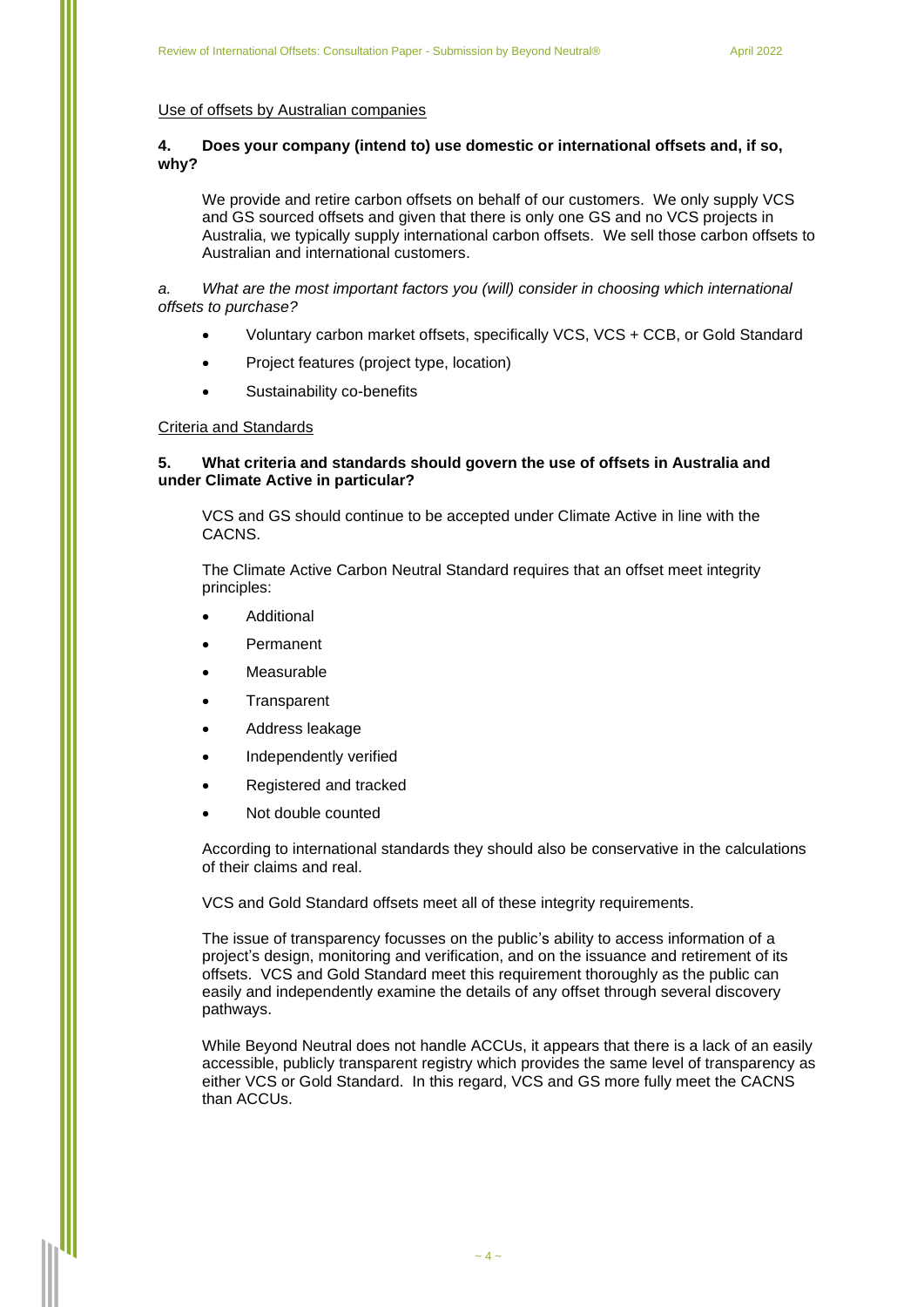# **6. What is your view of the criteria and standards currently applied by international offsets programs such as the Gold Standard, the Verified Carbon Standard and the CDM?**

VCS and GS are excellent, high-quality programs that meet the requirements set out in international standards, and CA. They are transparent in the methodologies used, project documentation is accessible and publicly available, and serial numbers are tracked and issuances and retirements are publicly available.

*b. What is your view of the standards applied to ensure an offsets credit represents a real reduction in greenhouse gas emissions (e.g. permanence, additionality, measurement, reporting and verification (MRV) standards)?*

VCS and GS specifically address these in their methodologies and are in line with international standards. They both regularly review their application of these criteria and update methodologies when required. Land-based projects also have to address leakage as well as the other criteria.

#### *c. What is your view of the standards applied for taking into account co-benefits?*

- VCS typically includes co-benefits in its Project Design documentation renewable energy co-benefits are not as dramatic as REDD+ but they are addressed.
- Gold Standard has, since its conceptualisation, taken account of co-benefits.
- Experience with Climate, Community, Biodiversity Standards (CCB) is that CCB sets a high standard for taking into account the co-benefits for land-based projects.
- There is enough information provided by VCS, VCS+CCB and GS to extract information about sustainability co-benefits from the project documentation.

## **7. Should the age of units (their vintage) be considered in the criteria for eligible offsets in Australia?**

While it should be one of the criteria for an eligible offset under CA, the current requirements should remain as is until there is a compelling reason to change and an adequate supply of newly eligible offsets are available. Any changes to the eligible vintage dates should be implemented after a substantial notice period as eligibility changes impact offset values and the ability to sell them within the Australian market.

At the moment, 2013+ vintage is required for Climate Active and this requirement is accepted and understood. Theoretically it is possible for companies not participating in CA and individuals to purchase pre-2013 offsets to offset their emissions. Typical practice is for CA's requirements to be adopted by most Australian offset purchasers as they use the Carbon Neutral Standard for guidance.

CA's requirement for 2013+ vintage does increase costs for business as there is typically a price premium on more recent vintages. Choosing a newer vintage as the cut off for eligibility will create cost pressures, especially for businesses competing in a global market against other non-Australian carbon neutral companies who are free to choose any vintage.

It can be argued that offsets of any vintage are valid responses to climate change and often reflect first mover participation at a time of great uncertainty. They represent emissions not in the atmosphere since the year (vintage) that they were verified as having been created. In this way older vintages have acted on climate change for longer before being "neutralised" as an offset. Newer vintages are not inherently "better" for climate change.

Setting a particular vintage range is within the purview of any carbon neutral scheme or program. There will be considerations as to what vintages are acceptable that are larger in scope than just the offset's age. If an established vintage range is to be changed to meet changing higher-level considerations, it needs to be clearly communicated with a substantial lead time until it takes effect.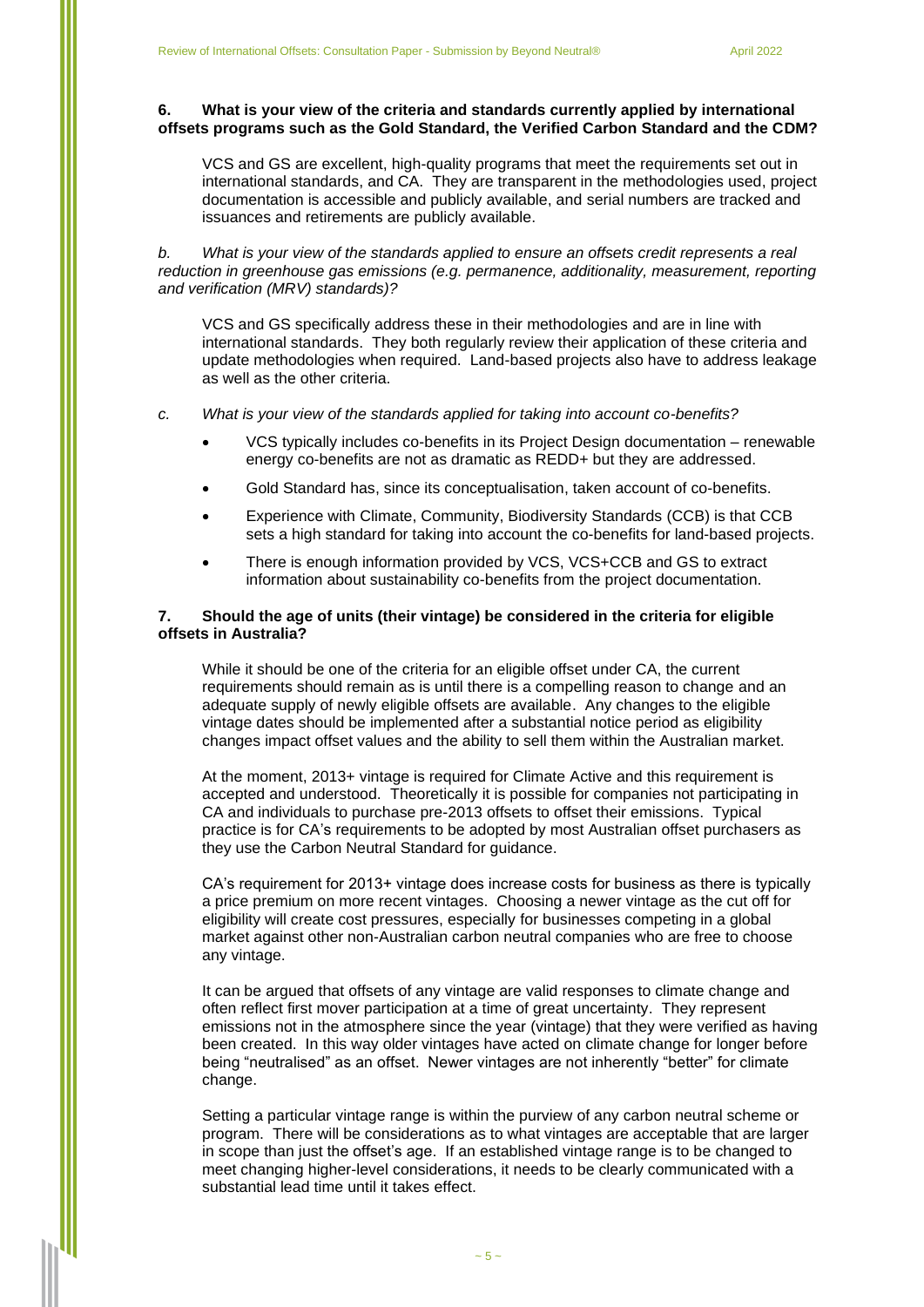### Co-benefits

### **10. How important is it that offsets also produce co-benefits?**

After over a decade of examining carbon offset projects from both VCS and Gold Standard and extracting information about projects' sustainability co-benefits as an integral part of our quoting process, it is evident that offset projects produce co-benefits beyond the simple carbon impact.

Given offset projects create sustainability co-benefits, it is important that these co-benefits are documented within the project documentation.

VCS requires information on non-carbon co-benefits as a part of its processes, with greater levels of information as project complexity increases.

Gold Standard provides, as a part of its approval process, an assessment of sustainability co-benefits. Gold Standard applies this process to all of its wide range of project types.

CCB Standards are useful for the assessment of sustainability co-benefits for land-based projects, especially REDD+ (Reduced Emissions from Deforestation and Degradation). Used in conjunction with VCS accreditation of the carbon mitigation (VCS+CCB), this allows buyers to examine the verified sustainability outcomes (or current progress of a 30-40 year project) from these carbon offset projects.

More important than the question of whether a project produces co-benefits is the consideration of what its co-benefits are and whether they align with the purchaser's values.

### **11. What are the range of co-benefits that might result from the production of offsets?**

Renewable electricity projects have a set of very similar co-benefits, often at the macroscale (displacing fossil fuels, increasing economic activity, reduced air pollution) mixed with smaller scale benefits like employment, training and community outreach.

Renewable electricity project co-benefits are not as dramatic as improved living conditions projects and REDD+ projects. Cookstove and Safe Water projects have enormous co-benefits and REDD+ projects rely on co-benefits to be successful.

Renewable heat, cookstove and safe water co-benefits reflect the project's focus and include human-scale benefits (cleaner indoor air, clean water, less disease, more time, women and children specific outcomes).

REDD+ projects create community and biodiversity co-benefits in addition to massive amounts of mitigation. These benefits operate from the individual/ household scale (food security, employment, cookstoves, land tenure) to global scale (protection of globally and regionally significant species, habitat and landscapes).

All of these benefits can be identified within project documentation and this reporting of co-benefits is being strengthened currently, reflecting increased interest in sustainability in relation to carbon outcomes.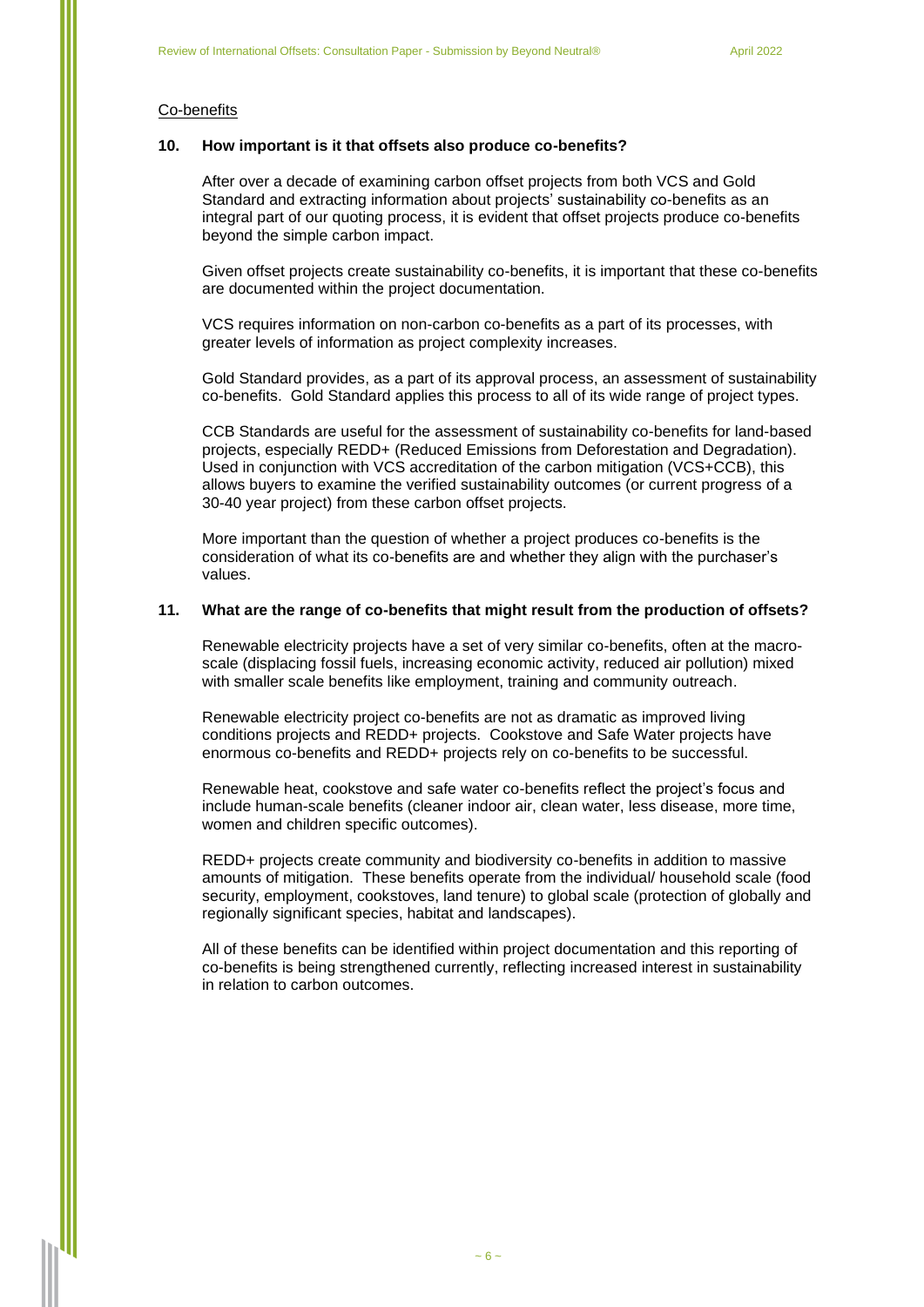The following co-benefits have been identified from actual projects available under VCS or GS (this is not an exhaustive list)

- Education, schools, training, employment
- Governance, community, land tenure, indigenous peoples
- Equality, empowerment, safety, time saving, women, children
- Indoor air pollution, polluted water, particulates, pneumonia, soot
- Health clinics, injury reduction, WASH, water-borne disease, diarrhea
- Pro-poor, reduced poverty, micro-enterprises, economic opportunities, eco-tourism
- Food security, sustainable land management, agroforestry, non-timber forest products
- Biodiversity, habitat protection, critically endangered, iconic species, anti-poaching, endemic
- *a. Are some co-benefits more valuable than others, and if so, which?*

Yes – but which co-benefit is more important reflects the paradigm of the viewer.

Determining which co-benefit is more valuable depends on what one is trying to address:

- 2.2 billion people do not have access to safe water
- Over 2 billion people's drinking water is contaminated with faeces
- 785 million people cannot access clean water within 15 minutes walk (one way)
- 2.6 billion people use open fires or simple, inefficient stoves
- 4 million people die prematurely from household air pollution
- Almost 50% of pneumonia deaths in kids under 5 years are caused by breathing soot
- 3/4 of a billion people have no access to electricity, each one of them using about 22 kWh per year
- Each year between 2015 and 2020, 10 million hectares were deforested
- Species loss is massive, many threatened, endangered and critically endangered species are declining
- Indigenous people and landless poor don't have access to land tenure, good governance or the enforcement of their recognised rights

There are so many different co-benefits that are potentially created by offset projects, it is possible to find a project that provides co-benefits suited to a purchaser's preferences.

- *b. Are there specific offsets activities that might have a particularly positive impact?*
	- Renewable Heat (household biogas, solar cookers)
	- Improved Living Conditions (cookstoves, safe water)
	- REDD+

The project types above provide positive impacts at the human-scale (not industrial scale) or, in the case of REDD+, at both the human-scale and landscape level. Renewable electricity projects have positive impacts but at a larger scale in terms of electrification, improved economic conditions and reduced foreign imports of fossil fuels.

Most of the co-benefits listed earlier are derived from these types of projects.

None of these project types are able to generate carbon offsets in Australia.